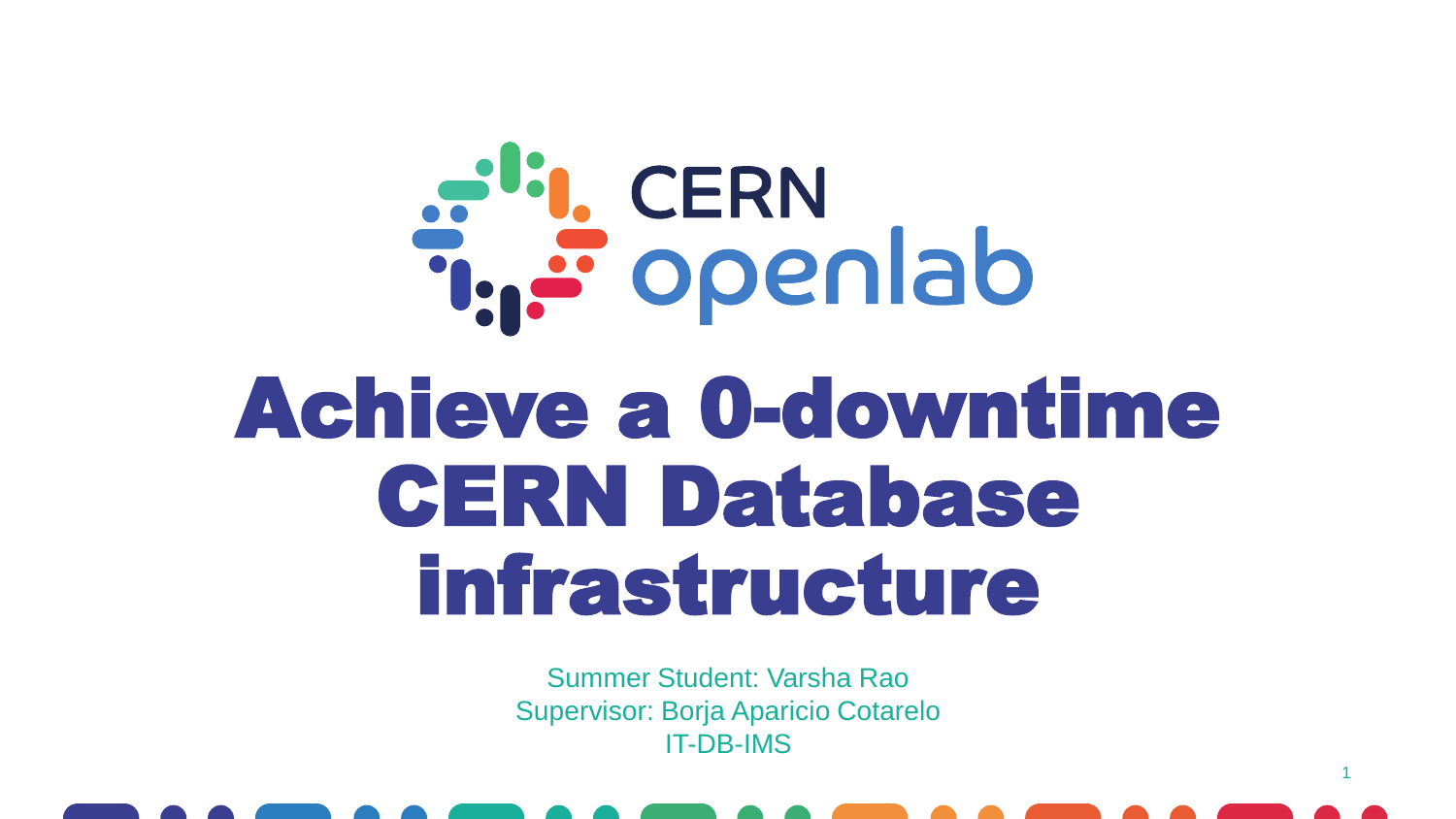### Why is it required?

- Security vulnerabilities
- Difficulty in scheduling downtime
- Hardware consolidation





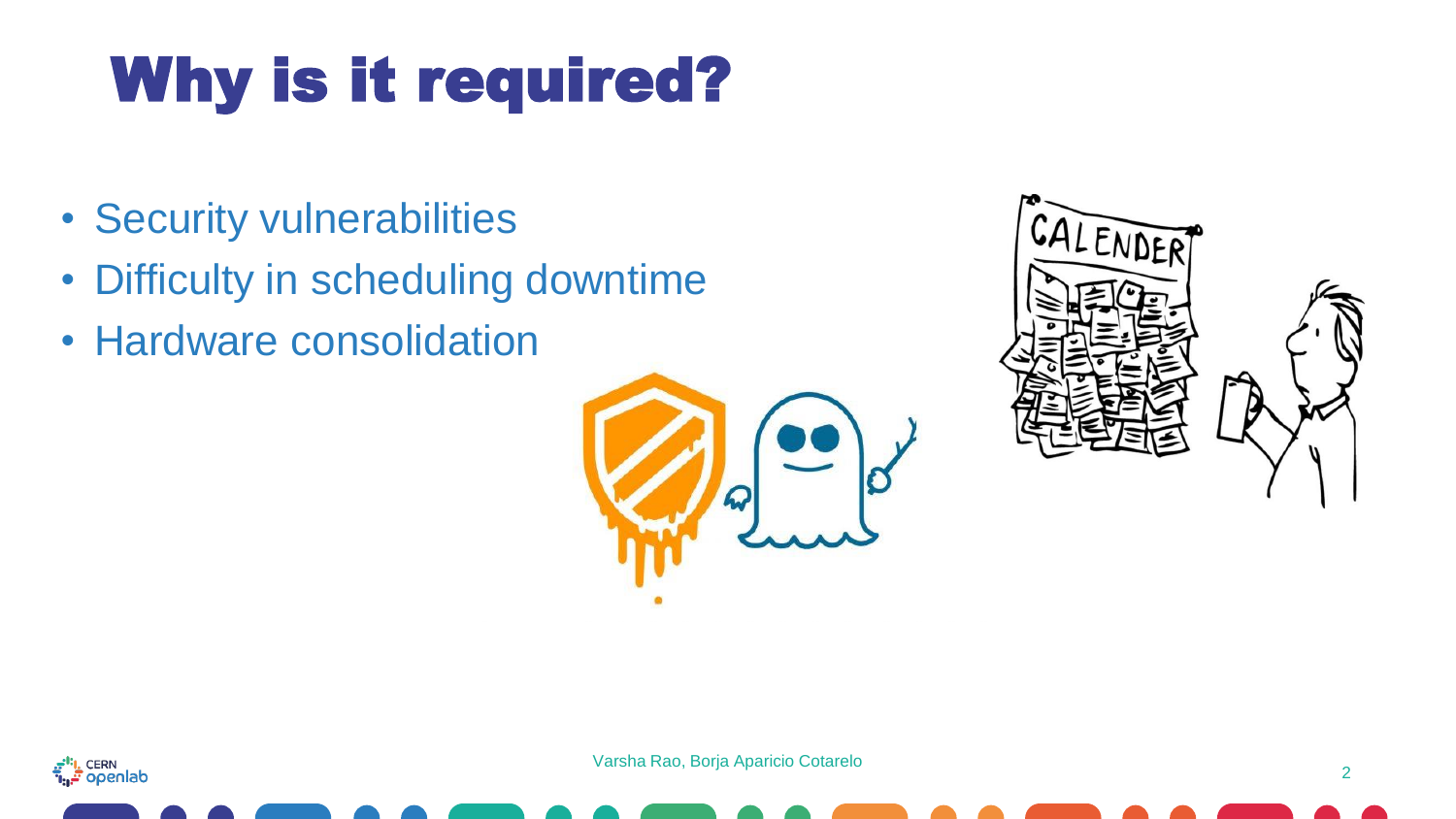### What can be done?

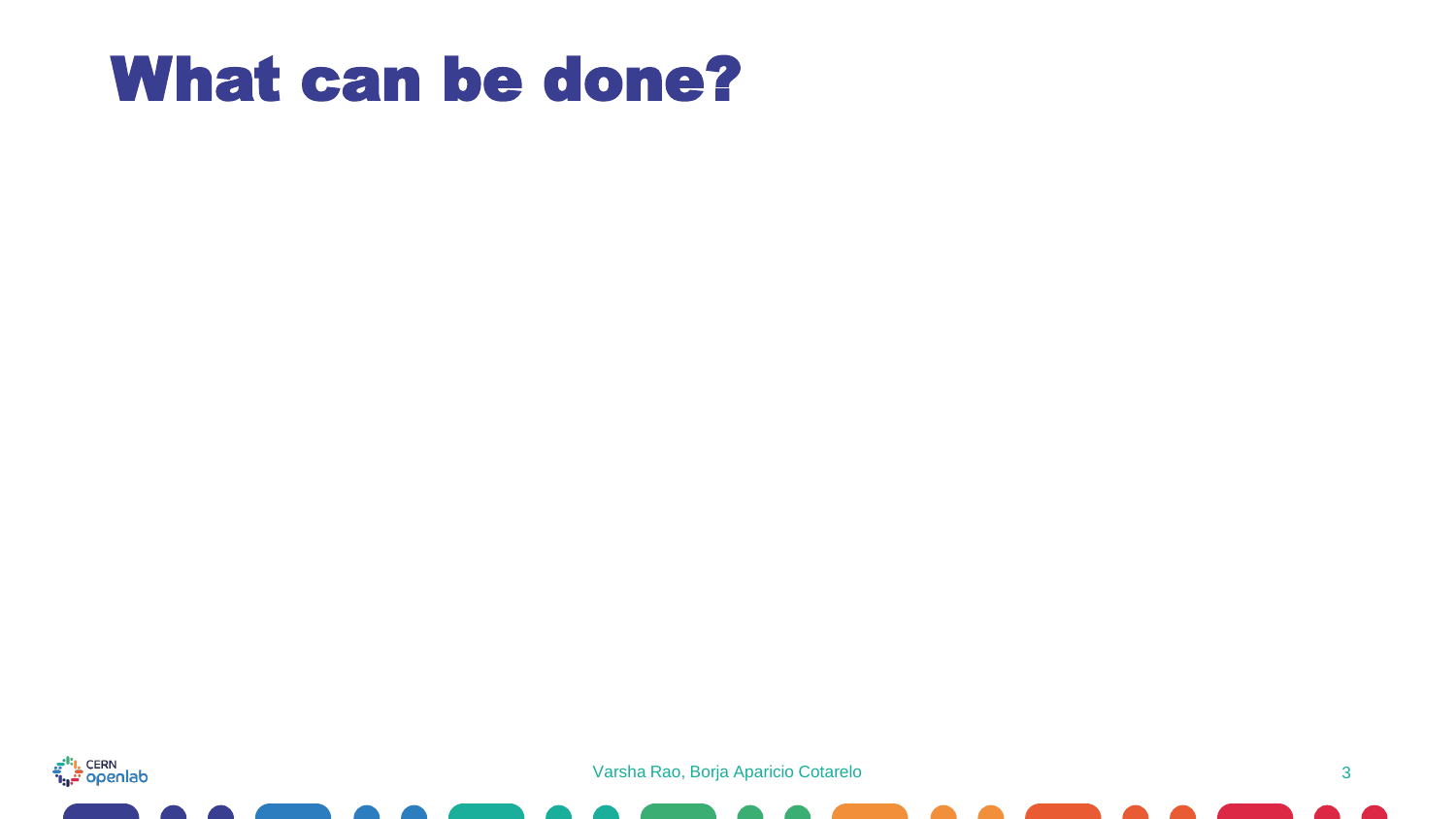### What can be done?



ال<mark>ني</mark> CERN<br>آهيڪ Openlab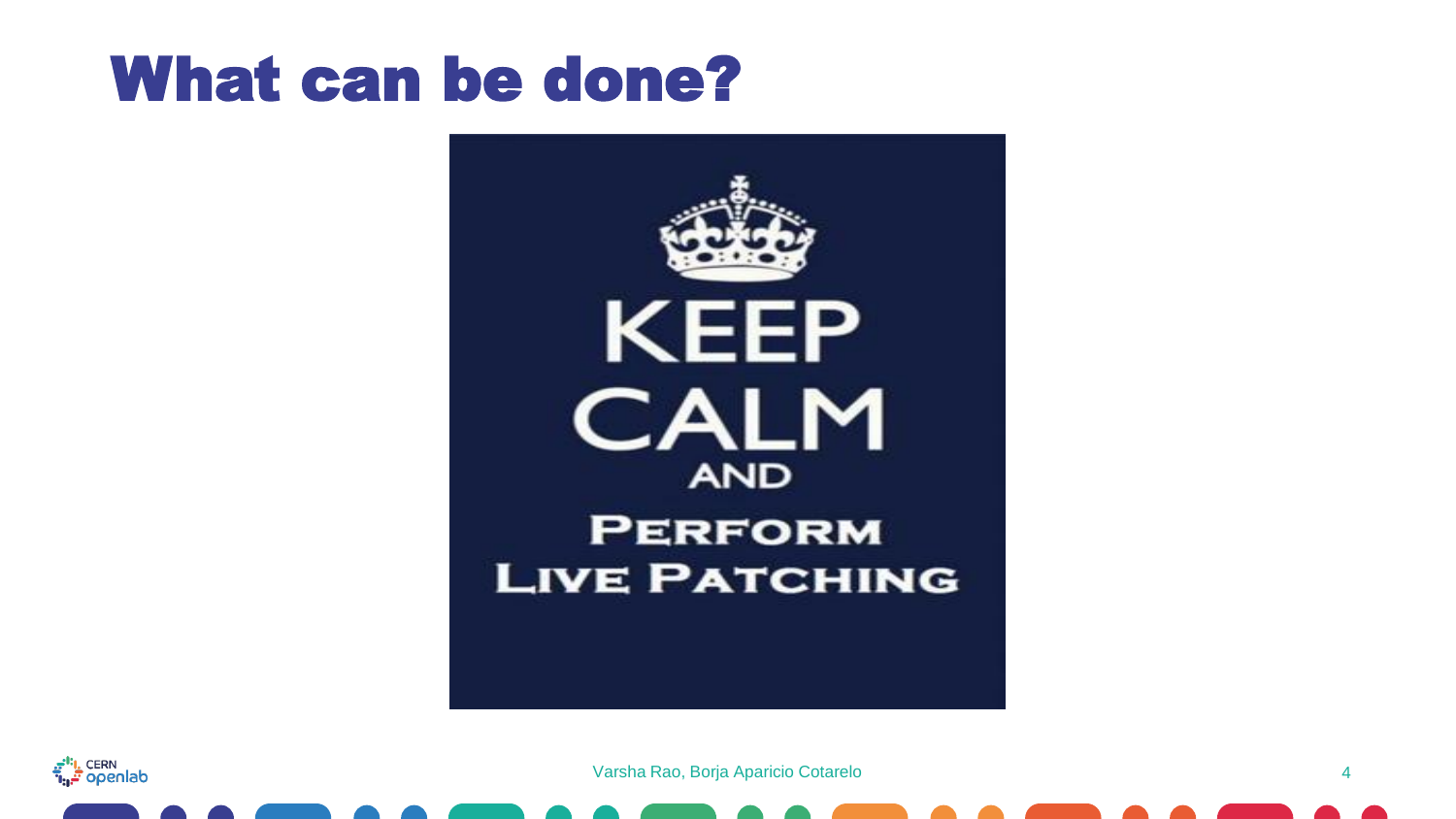### Live Kernel Patching

*"Hot patching*, also known as *live patching* or *dynamic software updating*, is the application of patches without shutting down and restarting the system or the program concerned."

- Wikipedia Definition

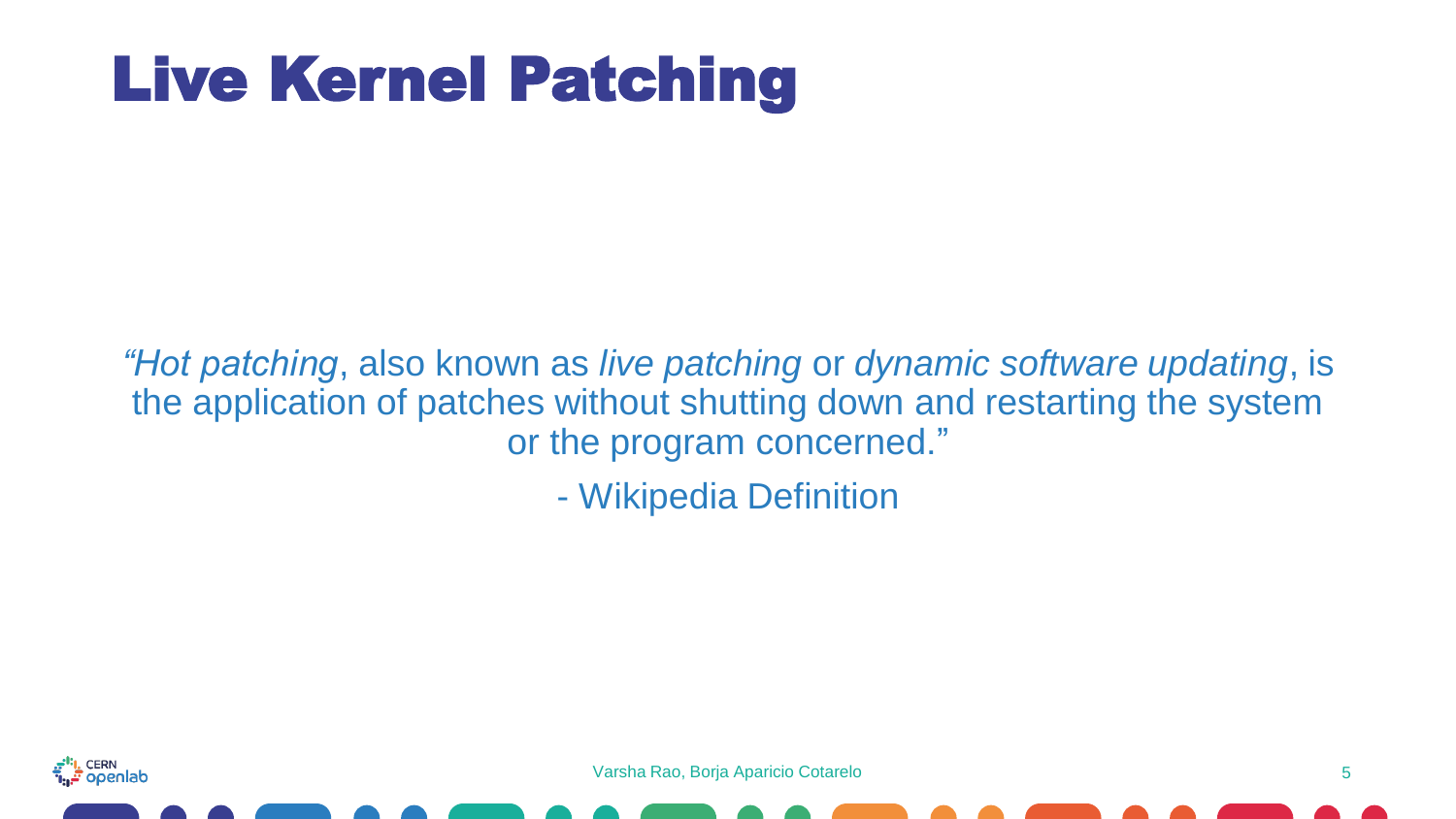### *Use Cases* Comparison





#### **Ksplice**

• Runtime security vulnerabilities and stability bugs.

#### **Kpatch**

• Urgent security and stability fixes, CVEs, driver issues and kernel development.

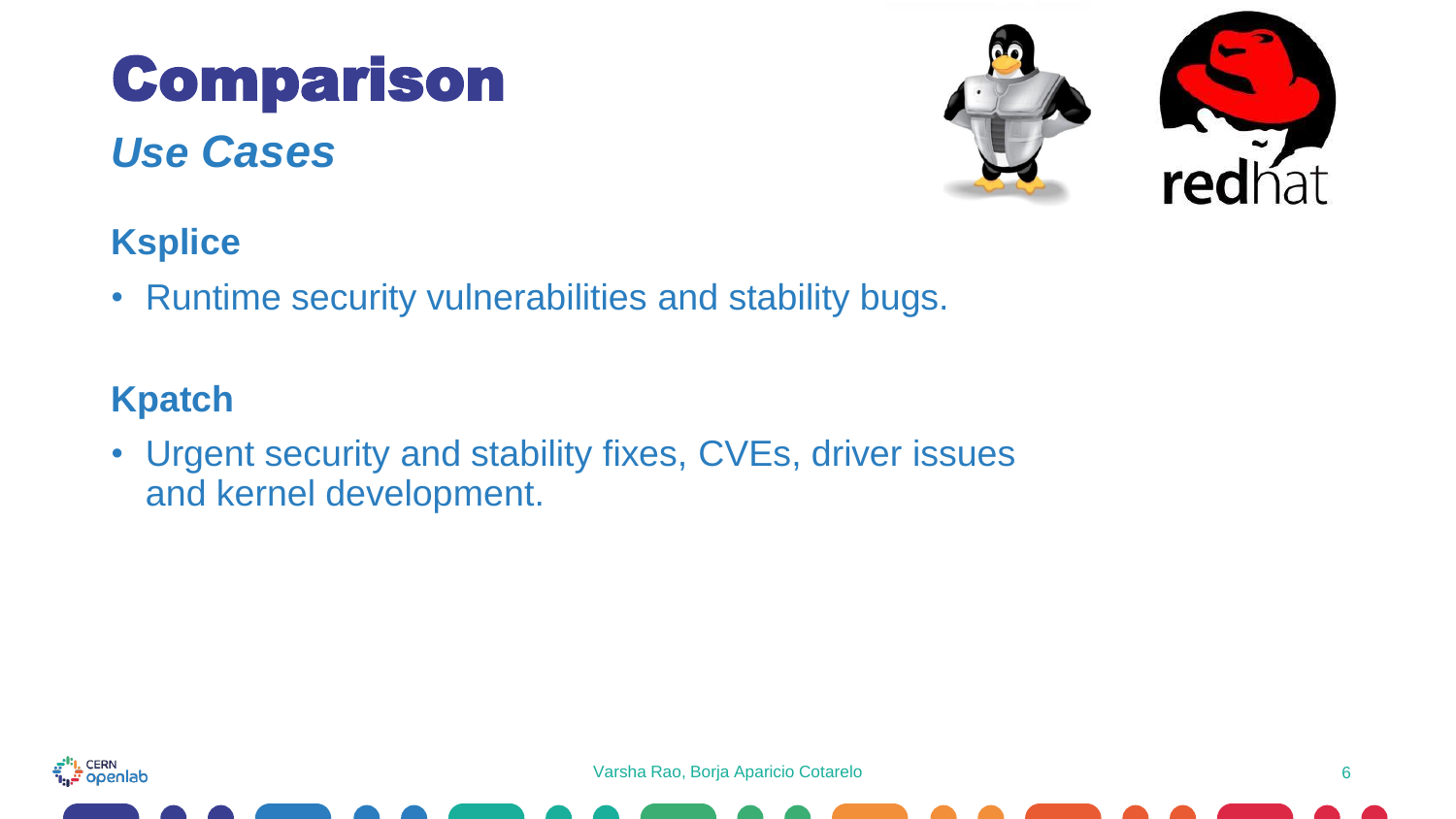### *License* Comparison





#### **Ksplice**

• It was originally GPLV2, after Oracle acquisition it is no longer.

#### **Kpatch**

• GPLV2

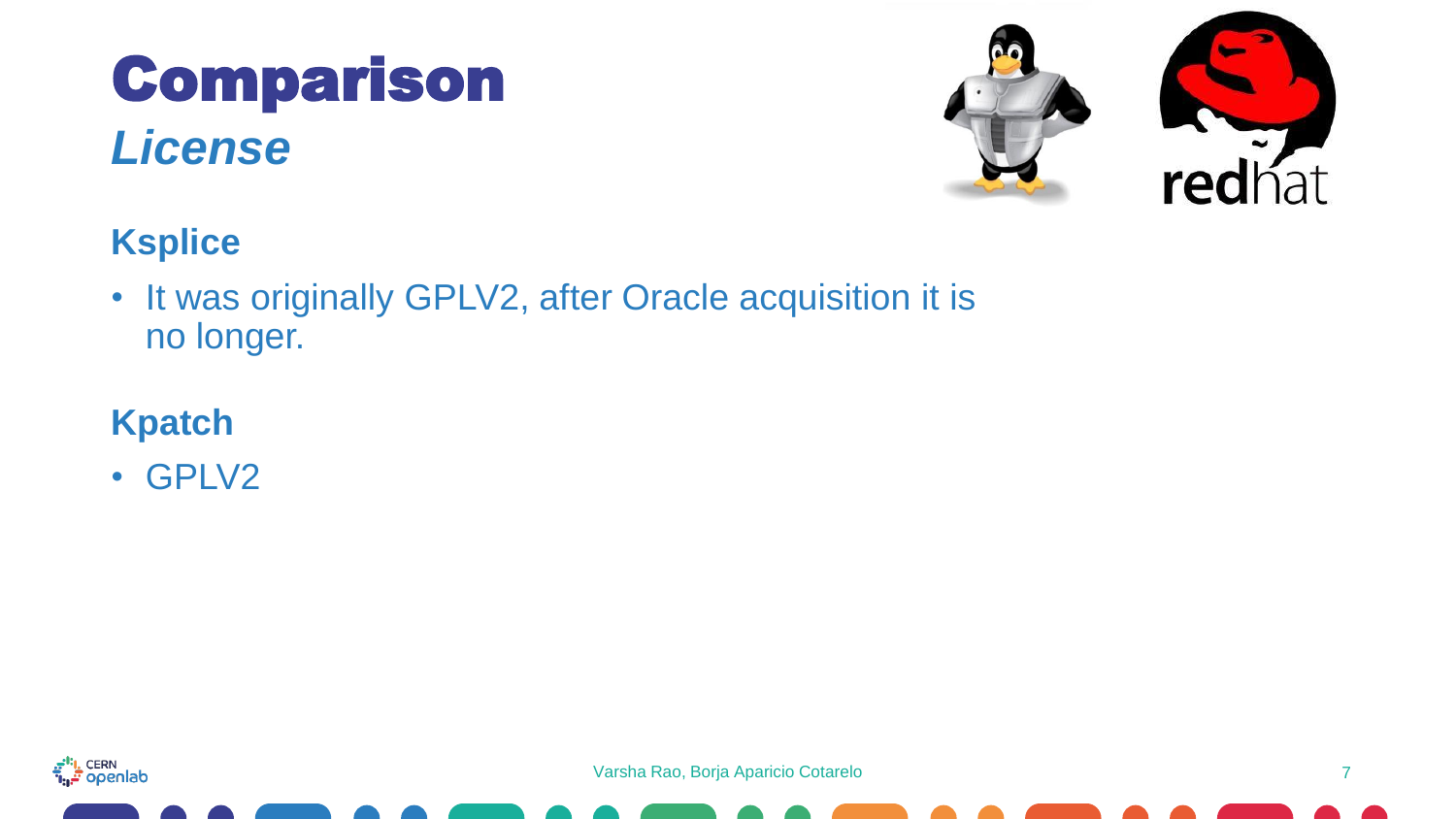



#### **Ksplice**

• No

#### **Kpatch**

• Yes

| Ksplice \            | kGraft             | <b>Kpatch</b>        |
|----------------------|--------------------|----------------------|
| <b>Oracle - 2009</b> | <b>SUSE - 2014</b> | <b>RedHat - 2014</b> |

**Live Patching Technology**

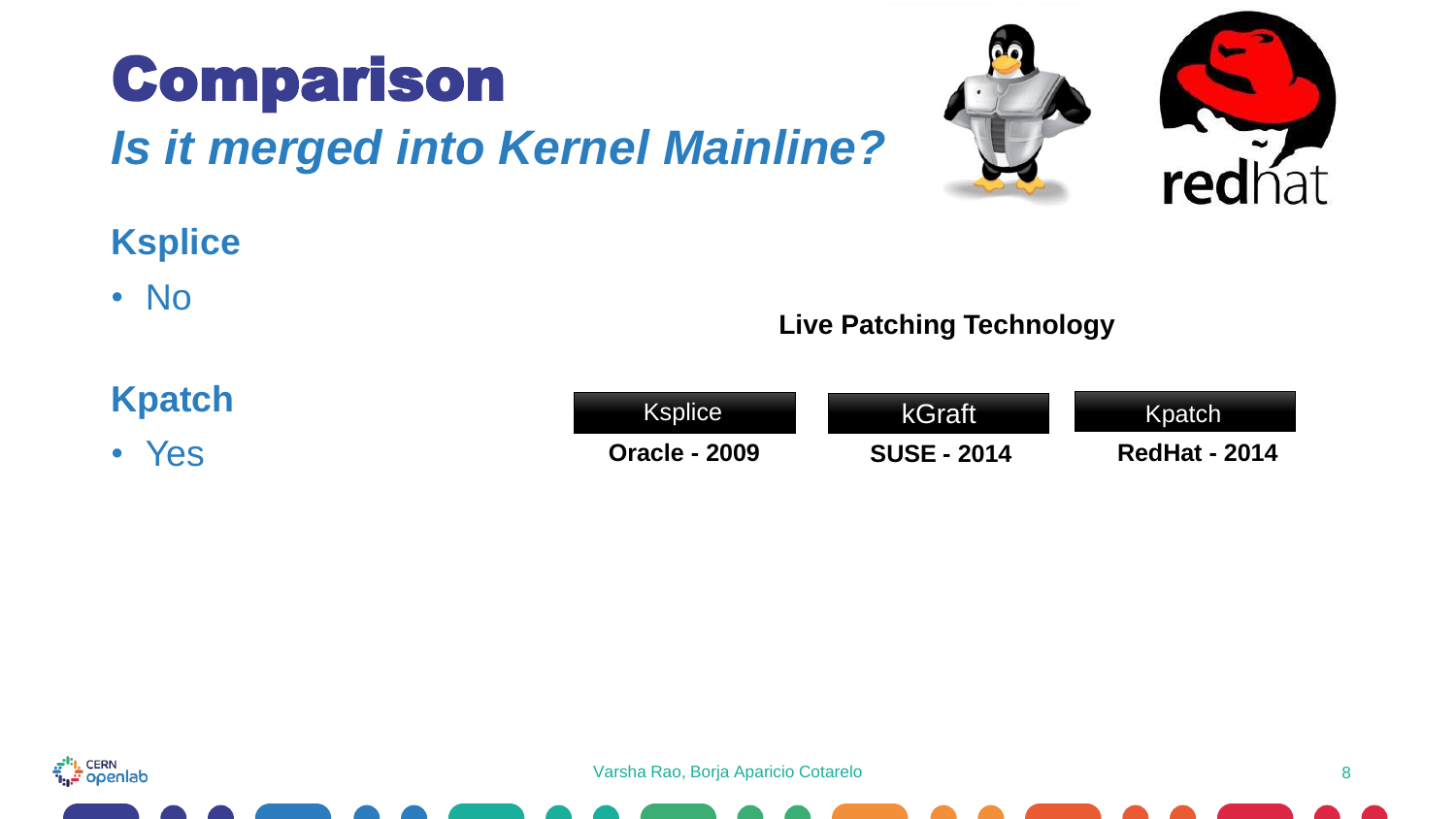### *Status* Comparison





#### **Ksplice**

• Production ready

#### **Kpatch**

• Not production ready

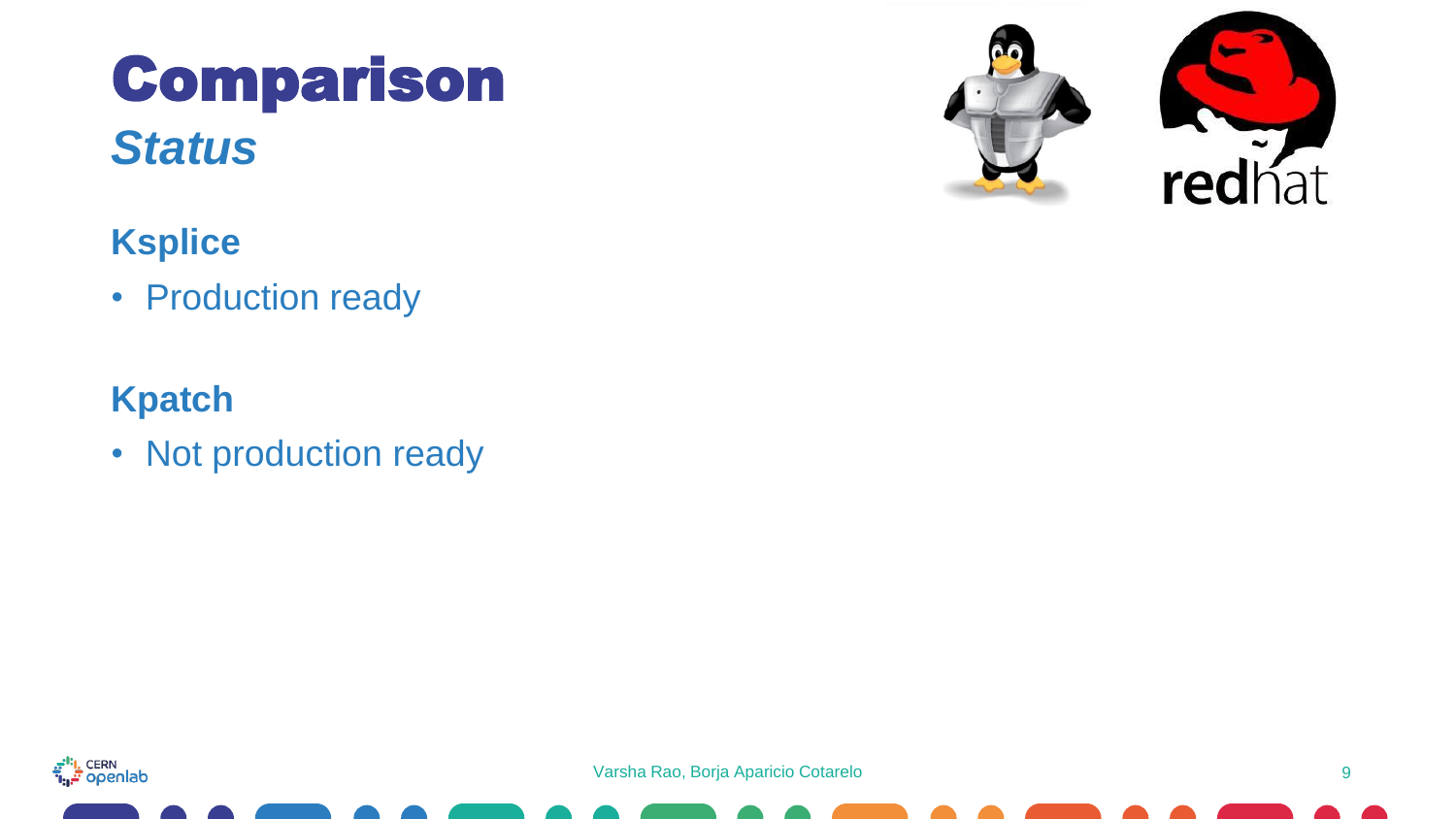### Comparison

#### **Operating System**



#### **Ksplice**

- Support available only for Oracle Linux.
- Community Edition is provided for Fedora and Ubuntu.

#### **Kpatch**

- Support is only available for RHEL.
- Available on major Linux distros.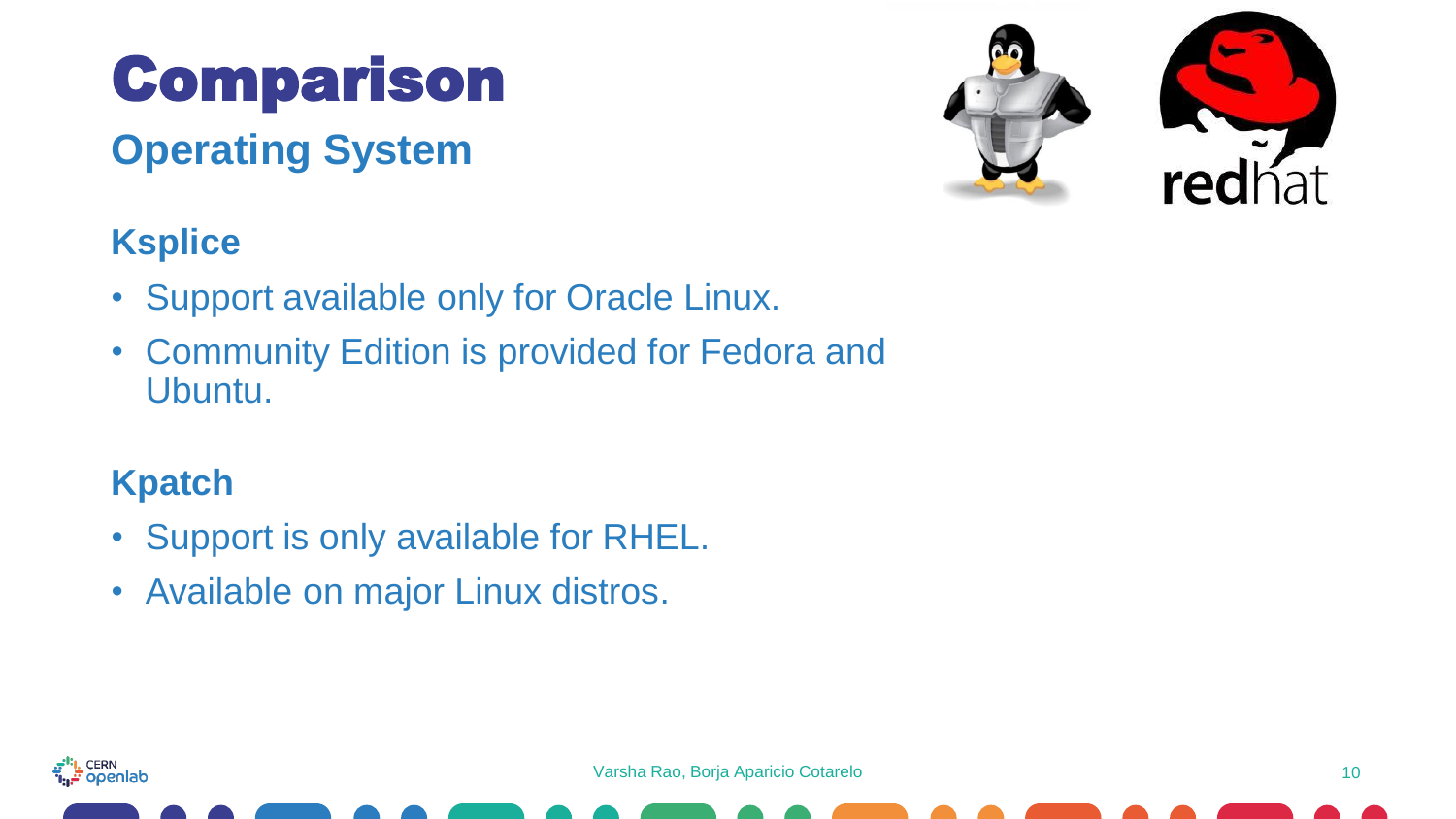### **Installation** Comparison

**red**hat

For both of them, the installation process is

- Easy and quick
- Well documented

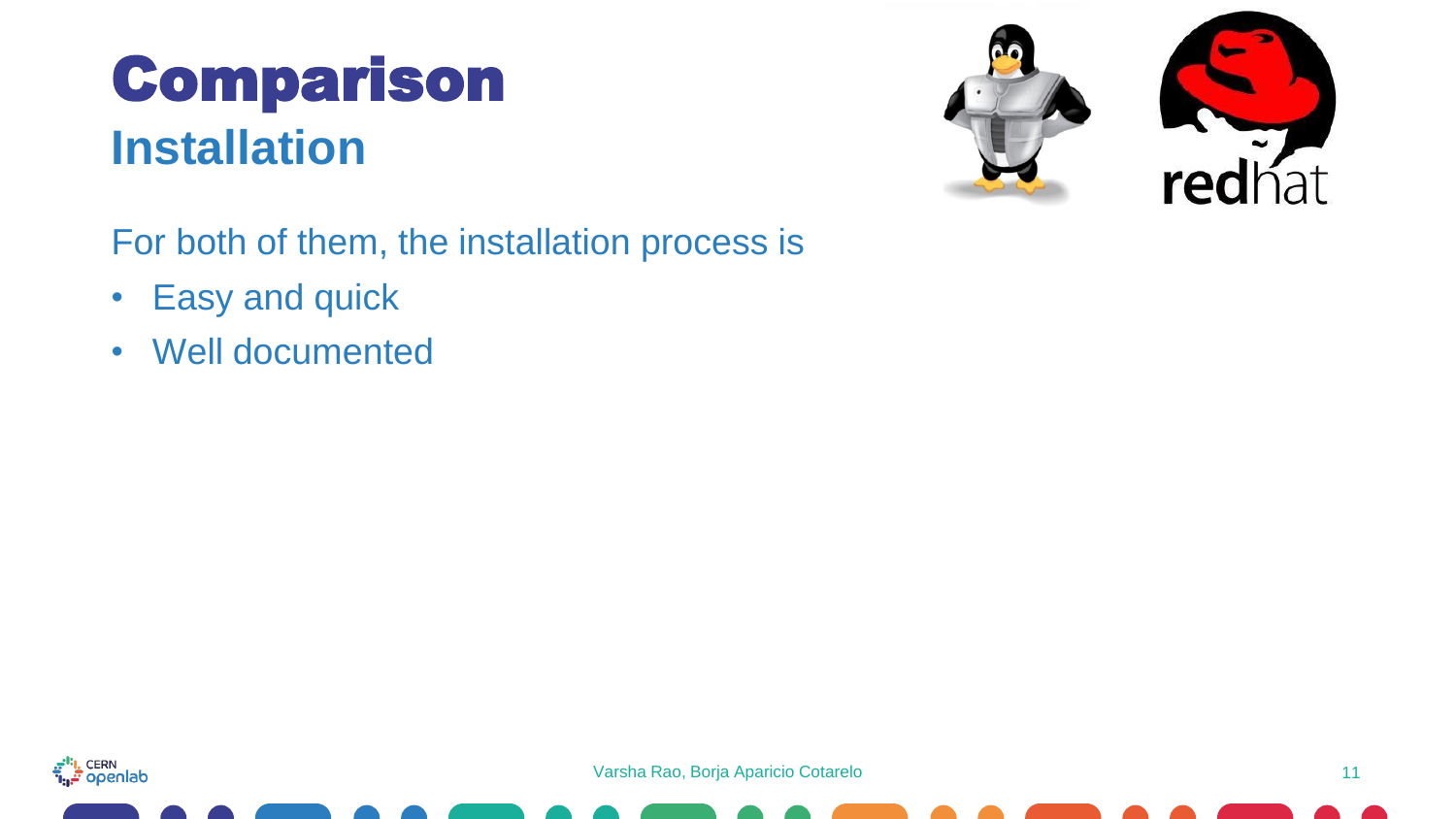### What did we do

• Understand both Kpatch and Ksplice

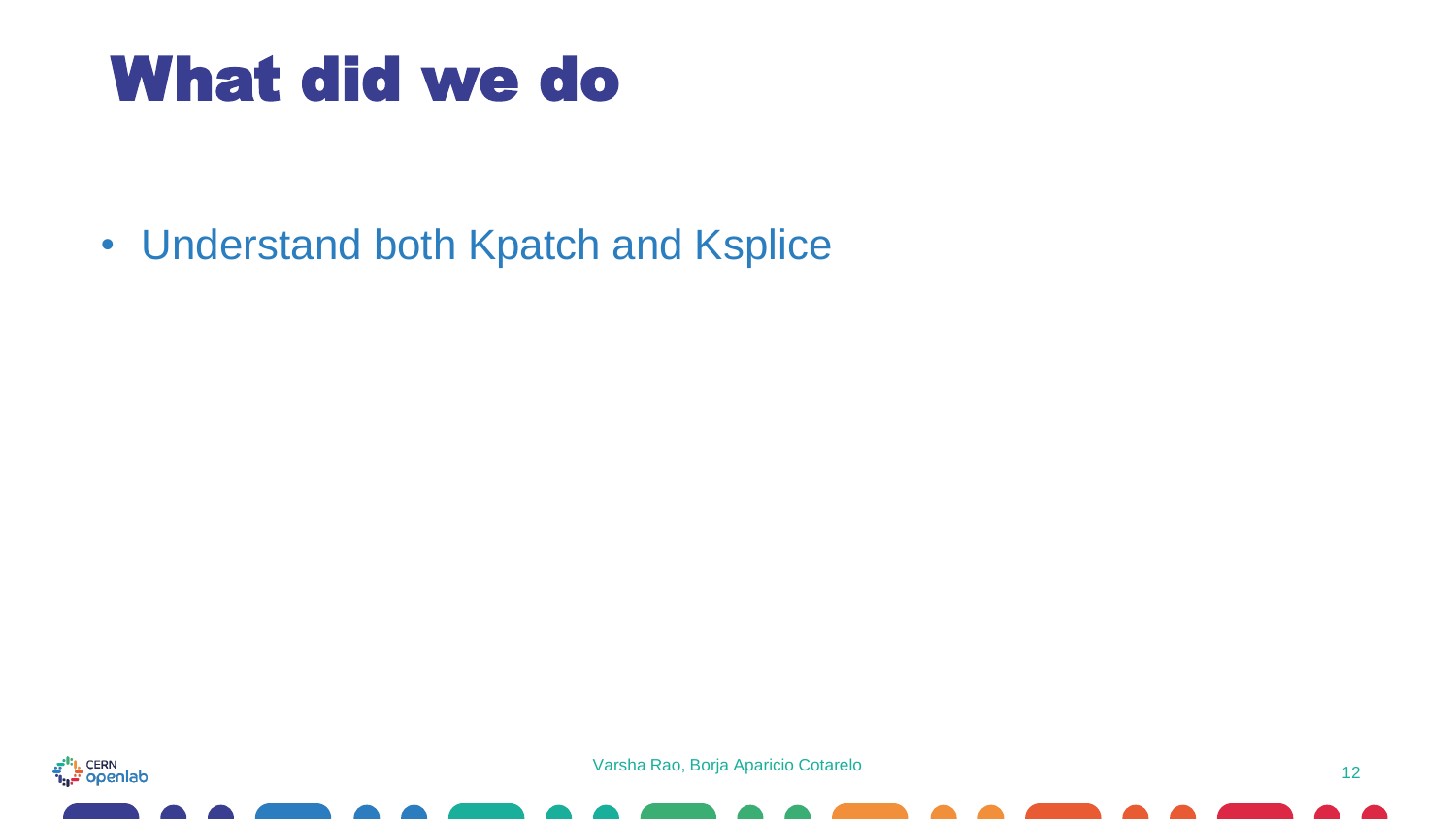### What did we do

- Understand both Kpatch and Ksplice
- Install both of them

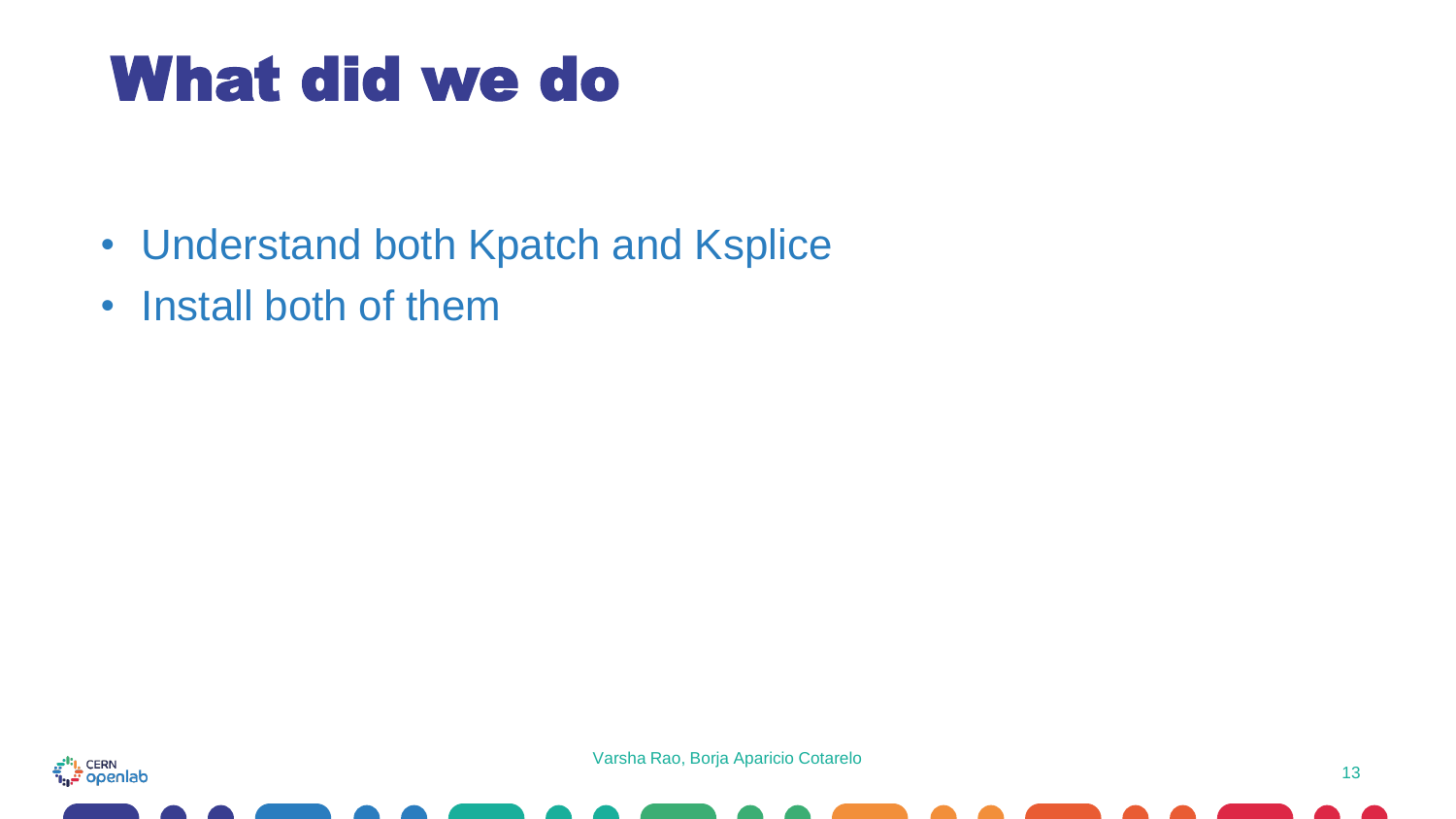### What did we do

- Understand both Kpatch and Ksplice
- Install both of them
- Test and Verify the features

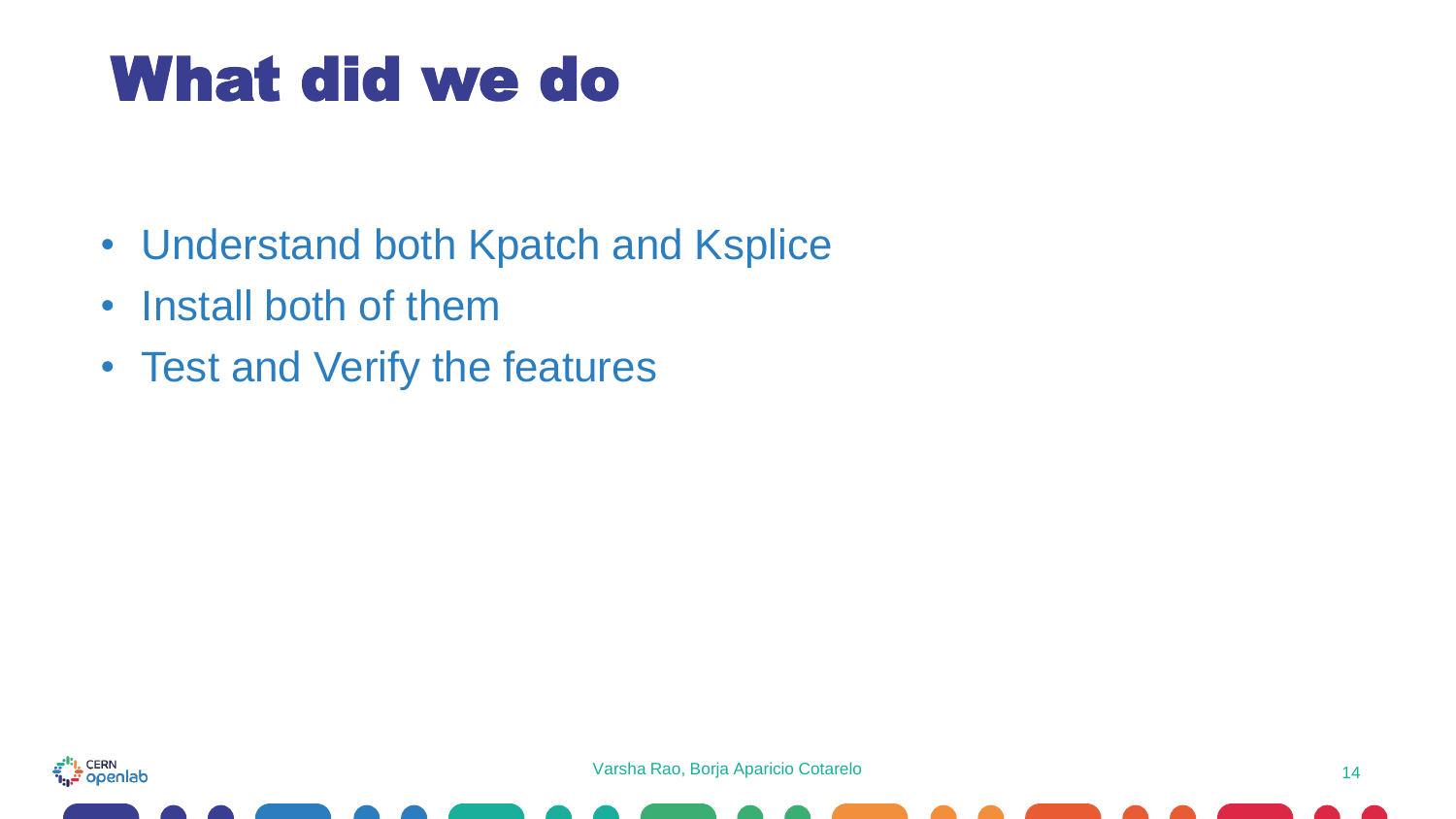

|                           | <b>Ksplice</b>         | <b>Kpatch</b>                |
|---------------------------|------------------------|------------------------------|
| <b>License</b>            | <b>Initially GPLV2</b> | GPLV2                        |
| <b>Patch Provisioning</b> | Lacks transparency     | Patch can be built<br>easily |
| <b>Dependency</b>         | Yes, Oracle Updates    | Optional, RedHat<br>Updates  |

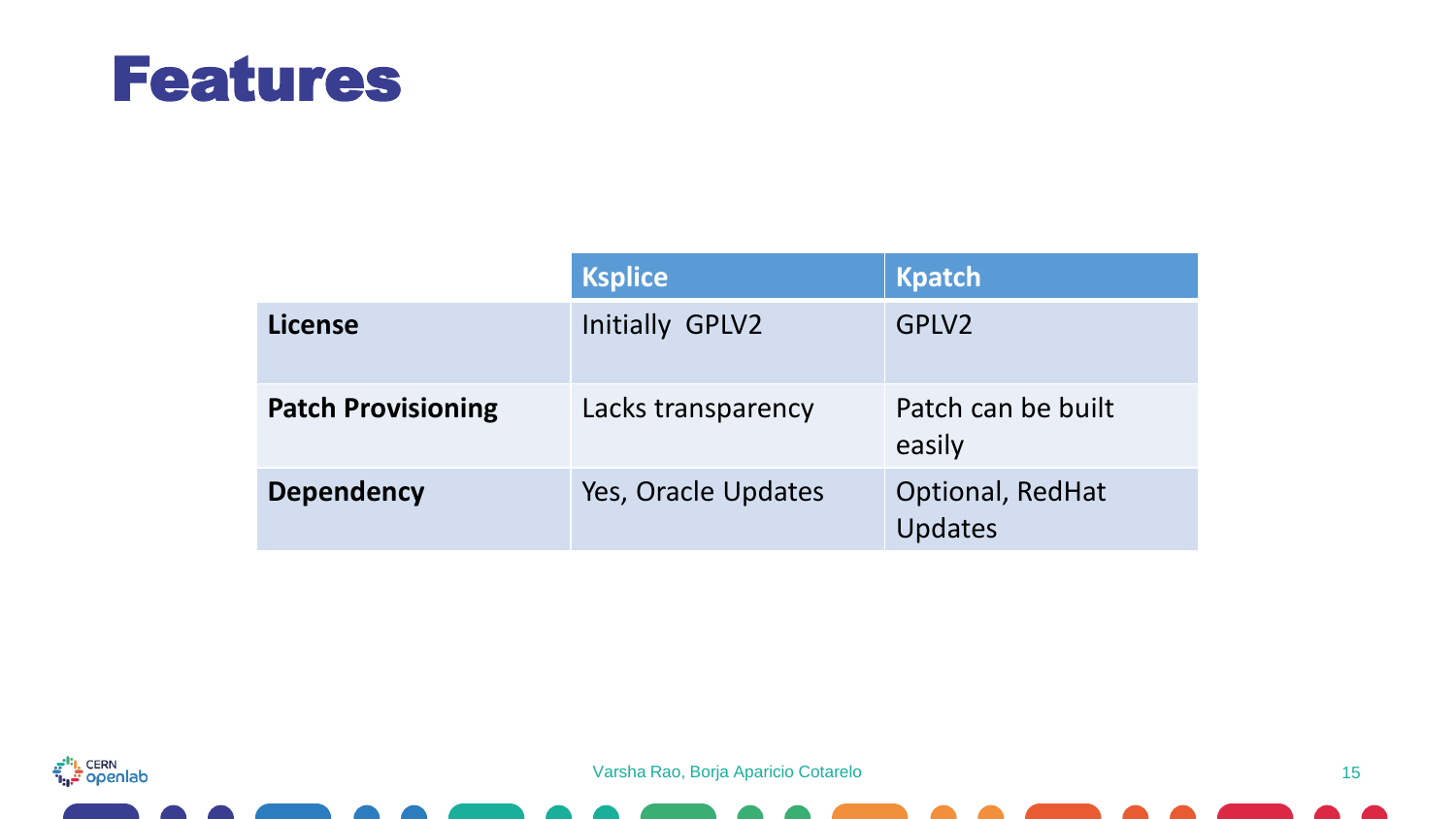

**<del># uptrack-upgrade -y → { Install Command }**</del> The following steps will be taken: Install [fnk2i8lq] Workaround for alternative instruction inconsistencies. Install [ij6564y4] Clear garbage data on the kernel stack when handling signals. Install [hgdep9fv] Provide an interface to freeze tasks. Install [k98laohw] Connection loss when forwarding between network namespaces. Installing [fnk2i8lq] Workaround for alternative instruction inconsistencies. Installing [ij6564y4] Clear garbage data on the kernel stack when handling signals. Installing [hgdep9fv] Provide an interface to freeze tasks. Installing [k98laohw] Connection loss when forwarding between network namespaces. Your kernel is fully up to date. Effective kernel version is 3.10.0-862.9.1.el7

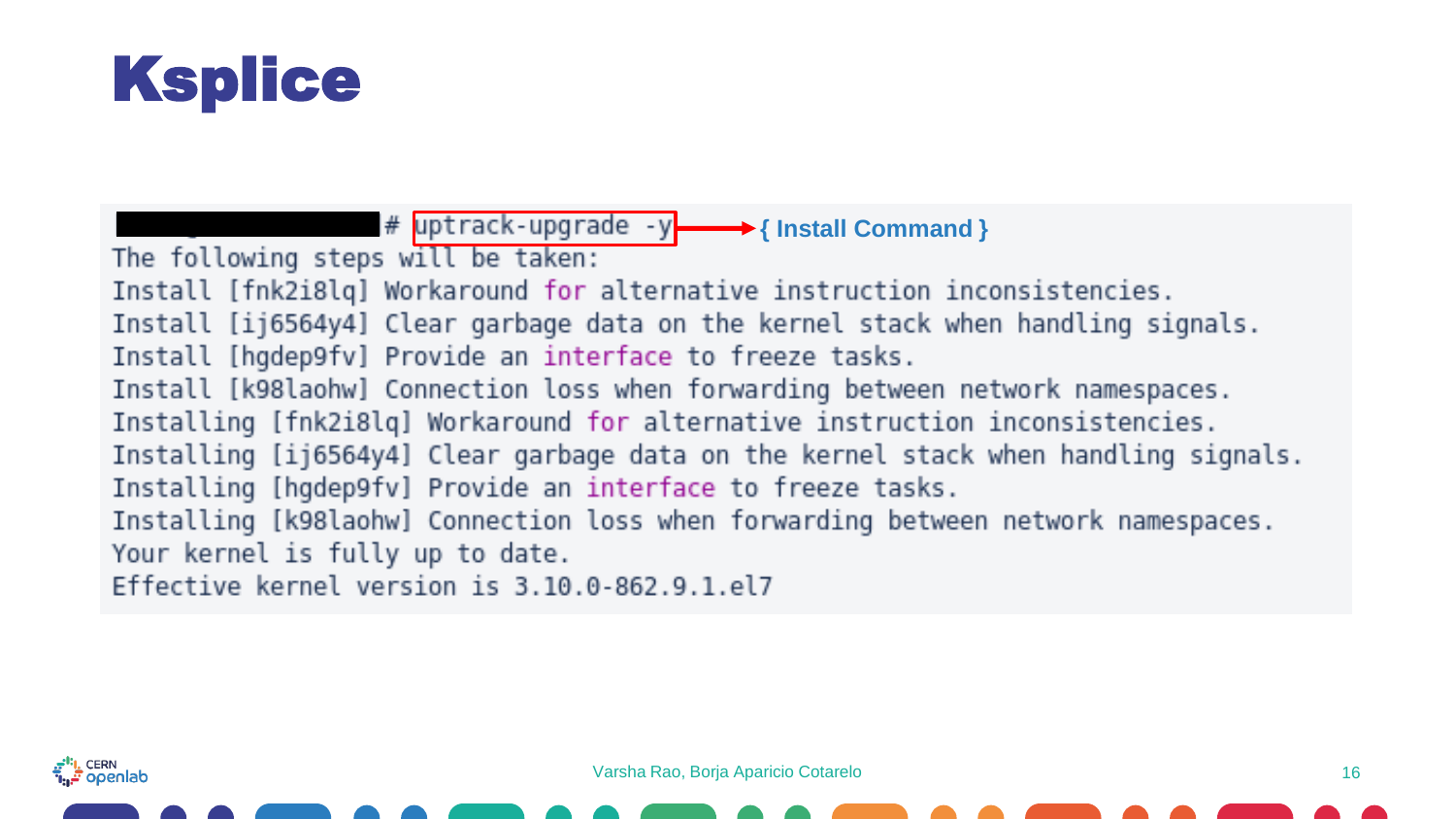



at<mark>i.</mark> CERN<br>T<sub>ia</sub>e openlab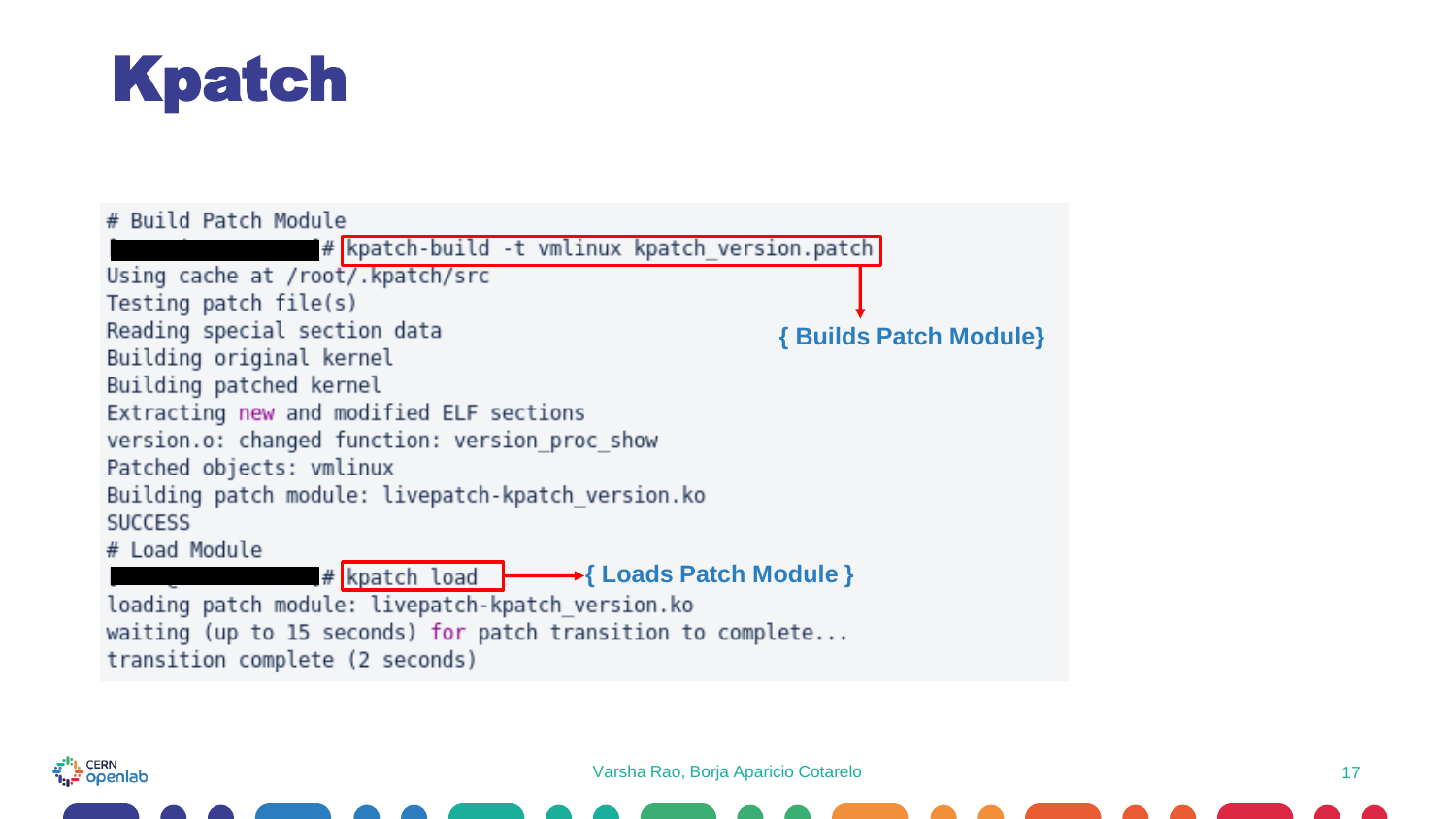### **Conclusion**

- Live Kernel Patching Works
- Requires long term evaluation
- General Kernel Upgrade is not possible
- Depends on sysadmin requirements